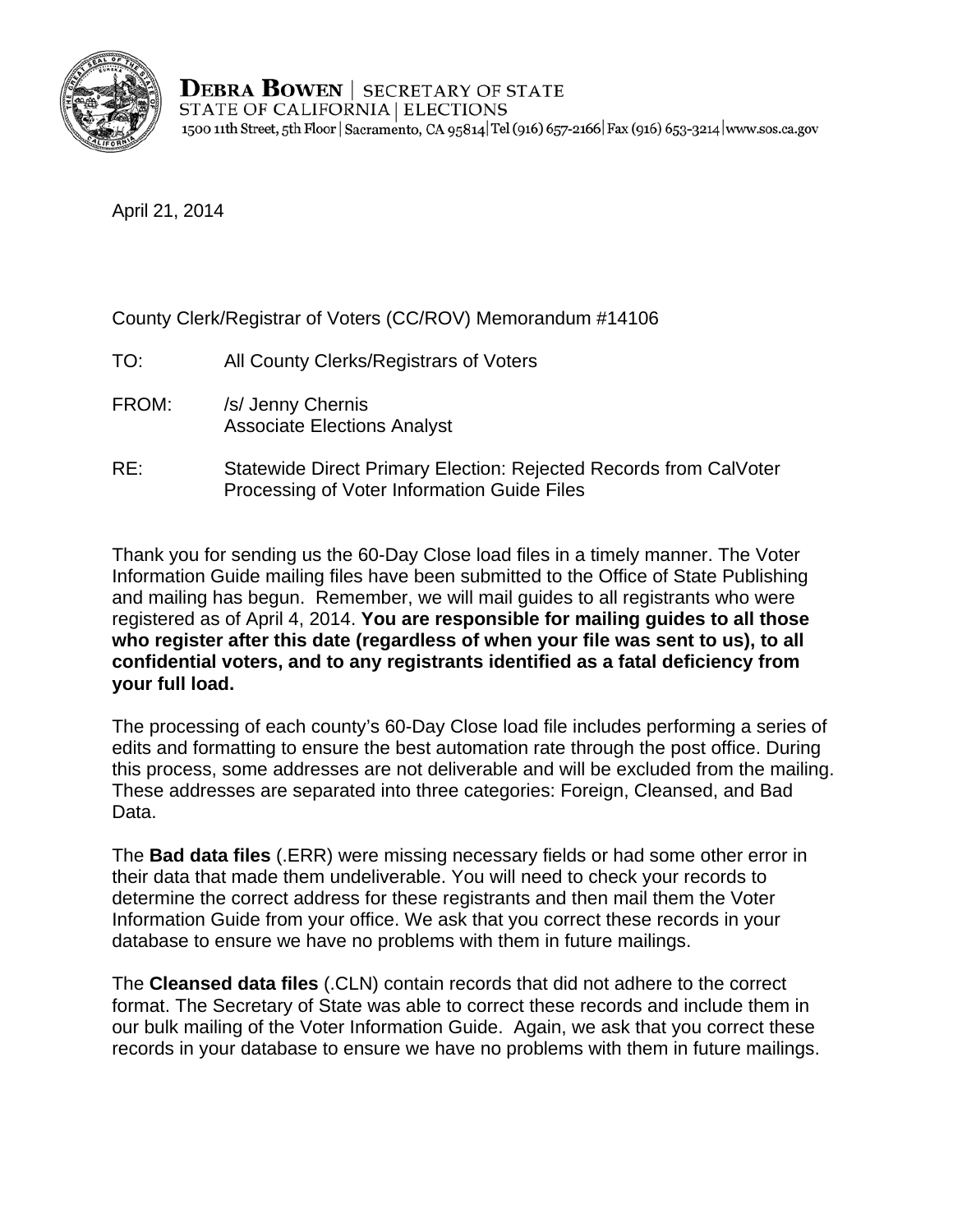CC/ROV #14106 April 21, 2014 Page 2

The **Foreign data files** (.FOR) contain out-of-state mailing addresses. Counties are responsible for mailing the Voter Information Guide to these registrants.

We have transferred these files directly to the Inbox on your CalVoter workstation. Please be aware that some counties will not receive every file listed below. We have also converted these files to an Excel spreadsheet to make them easier for your review. The Excel files have been transferred to the CalVoter workstation as well. The table below will help you identify these files.

| <b>File type</b>                                  | <b>Original "Reject file"</b> | <b>Excel version</b> |
|---------------------------------------------------|-------------------------------|----------------------|
| <b>BAD</b>                                        | ##B001.ERR                    | ##B001-ERR.xls       |
| <b>CLEANSED</b>                                   | ##B001.CLN                    | ##B001-CLN.xls       |
| <b>FOREIGN</b>                                    | ##B001.FOR                    | ##B001-FOR.xls       |
| Where "##" represents your 2-digit county number. |                               |                      |

The attached document Voter Information Guide Documentation - Error Messages from CalVoter Extract will help you interpret the error messages in these files and identify what needs to be done to correct them.

If you have any questions, please call the CalVoter Help Desk at (888) 868-3225 or email calvoterhelp@sos.ca.gov.

Attachment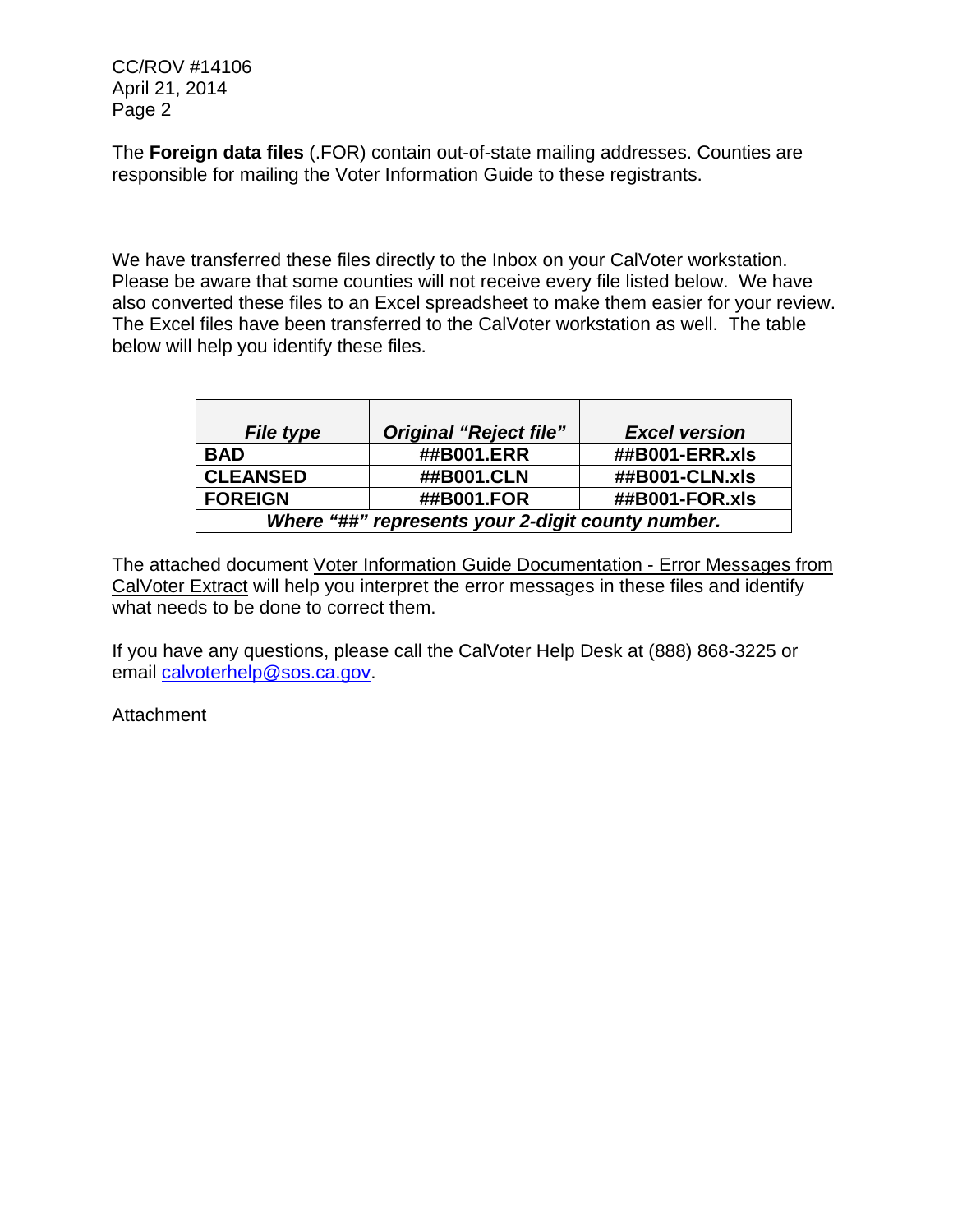**Voter Information Guide – Documentation Error Messages from CALVOTER Extract 2014 Statewide Direct Primary Election** 

1. Extract comes from CALVOTER: Filename Syntax

> nnb001.xxx where  $nn =$  county code (01=Alameda...) and  $xxx = Log$  type (see below)

Log Type

- .txt Input File CALVOTER extract
- 

.cln – Cleansed [Mailed via OSP] .err – Bad Address (Editor) [Not Mailed] .for– Foreign/Out-of-state Address [Not Mailed]

- 2. Processing by Calvoter gives these error codes at the end of each record in the 'bad' file and in the 'cleansed' and foreign files.
	- Code suffix legend
		- I = Informational (advisory)
		- E= Exception (rejected, bad or foreign)

It should be noted that the mailing address is edited first if there is one. Only if there is no mailing address, the residence address is edited and used.

- **0001-I** Record Contains lower-case characters. USPS supports upper case letters only. The extract data was converted to upper case, and processing continues.
- **0002-I** Record Contains invalid special characters. The special character(s) were converted to spaces, and processing continues.
- **0003-I** The first/middle name had leading spaces in front of the name. The field was left-justified, and processing continues.
- **0004-I** The last name had leading spaces in front of it. The last name field was left-justified, and processing continues.
- **0005-I** The Last Name field was blank. Processing continues.
- **0006-I** The Suffix Title field had leading spaces in front of the field. The field was left-justified, and processing continues.
- **0007-E** The Residence Address line 1 field was blank. The record is written to the **error file**.
- **0008-I** The Residence Address Line 1 had leading spaces in front of it. The field was left-justified, and processing continues.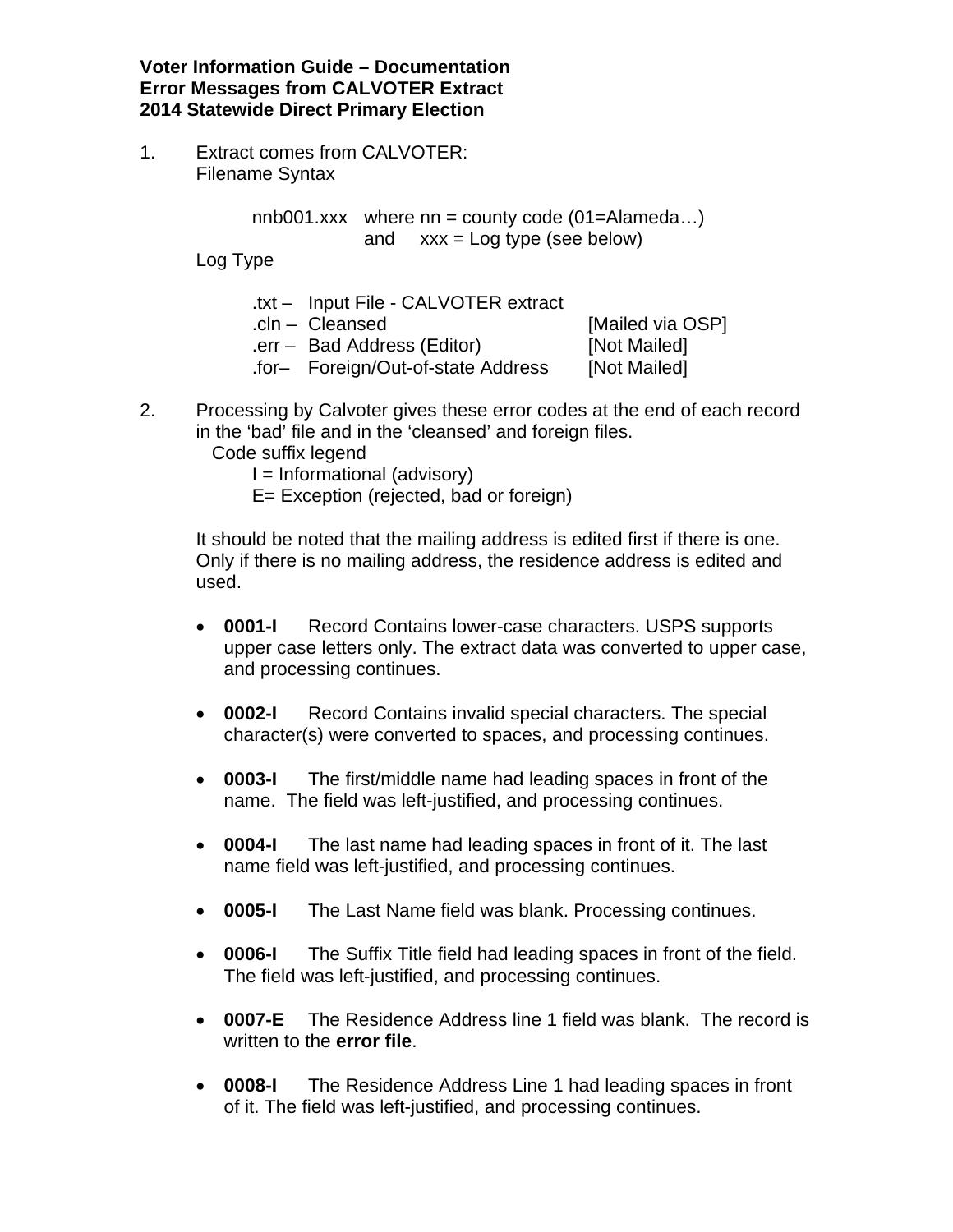- **0009-I** The Residence Address Line 2 had leading spaces in front of it. The field was left-justified, and processing continues.
- **0010-I** The Residence City was blank. Processing continues.
- **0011-I** The Residence City field had leading spaces in front of it. The field was left-justified, and processing continues.
- **0012-I** The Residence Zip was blank. Processing continues because a check is made later for a 'CA' state code and a valid California zip code.
- **0013-I** The Residence Zip is not in the 5-digit zip code format. Processing continues because a check is made later for a 'CA' state code and a valid California zip code.
- **0014-I** The Residence Zip contains all zeros. The field was replaced with spaces, and processing continues because a check is made later for a 'CA' state code and a valid California zip code.
- **0015-I** The Mailing Zip contains all zeros. The field was replaced with spaces. Processing continues because a check is made later for a 'CA' state code and a valid California zip code.
- **0016-I** The Mailing Address Line 1 was blank, when it is supposed to be present. Processing continues – may be embedded in other lines of address.
- **0017-I** The Mailing Address Line 1 had leading spaces in front of it. The field was left-justified, and processing continues.
- **0018-I** The Mailing Address Line 2 had leading spaces in front of it. The field was left-justified, and processing continues.
- **0019-I** The Mailing City was blank when it should be present. Processing continues because the zip implies the city.
- **0020-I** The Mailing City had leading spaces in front of it. The field was left-justified, and processing continues.
- **0021-I** The Name Suffix was invalid. The field was changed from '2' to 'II', and processing continues.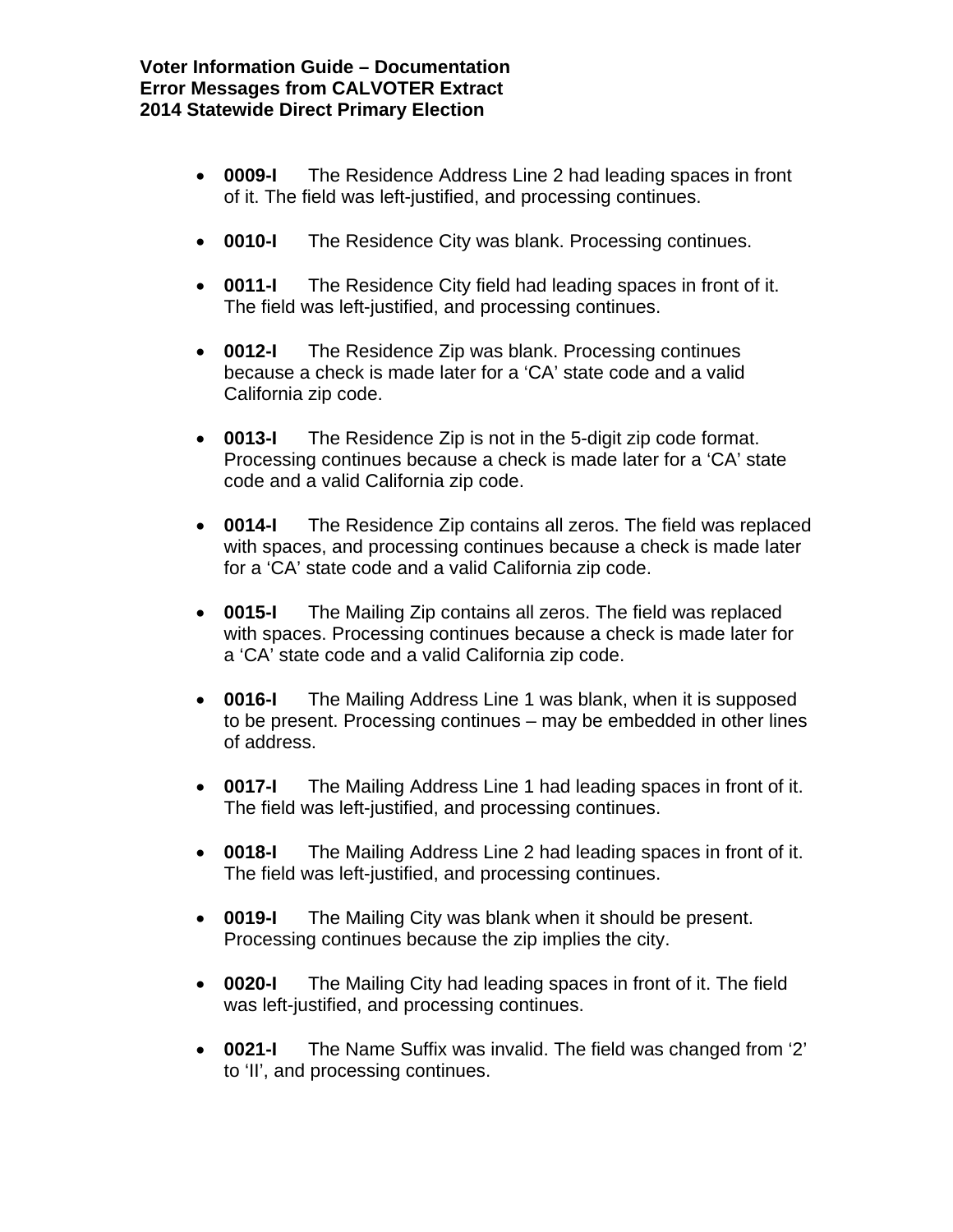## **Voter Information Guide – Documentation Error Messages from CALVOTER Extract 2014 Statewide Direct Primary Election**

- **0022-I** The Name Suffix was invalid. The field was changed from '3' to 'III', and processing continues.
- **0023-I** The Name Suffix was invalid. The field was changed from '4' to 'IV', and processing continues.
- **0024-I** The Name Suffix field was not recognized. It was changed to spaces, and processing continues.
- **0025-I** The Name Suffix was invalid. The field had numeric ones '1' changed to 'I', and processing continues.
- **0026-I** The Foreign Language Preference Code was invalid. The field was changed to spaces, and processing continues.
- **0027-I** Mailing City was blank, but it was found in the Mailing Address Line 2. Mailing Address Line 2 was moved to Mailing City.
- **0028-I** Mailing Zip Code imbedded in Mailing City. The Mailing City and Mailing Zip was corrected, and processing continues.
- **0029-I** Mailing State Code and Mailing Zip was found in Mailing City as a single field. The State Code and Zip Code was separated and moved from the Mailing City to the Mailing State Code and Mailing Zip Code. Processing continues.
- **0030-I** Mailing Zip Code (Zip only, no CA State code in Mailing City) found imbedded in Mailing City. The Mailing Zip Code was moved to Mailing Zip Code. Processing continues.
- **0031-I** California or an abbreviation of California Mailing State found in Mailing City. The State name/partial abbreviation was removed, and the CA State Code was moved to Mailing State. Processing continues.
- **0032-I** Mailing State of "CA" and Mailing Zip code found in Mailing City. These were moved to Mailing City and Mailing Zip. Processing continues.
- **0033-I** Mailing Zip Code and Zip+4 found in Mailing City. The Zip Code was moved to Mailing Zip Code, and Zip+4 was removed. (Zip+4 is added by Finalist, which uses the latest database to determine the correct value, and is CASS Certified).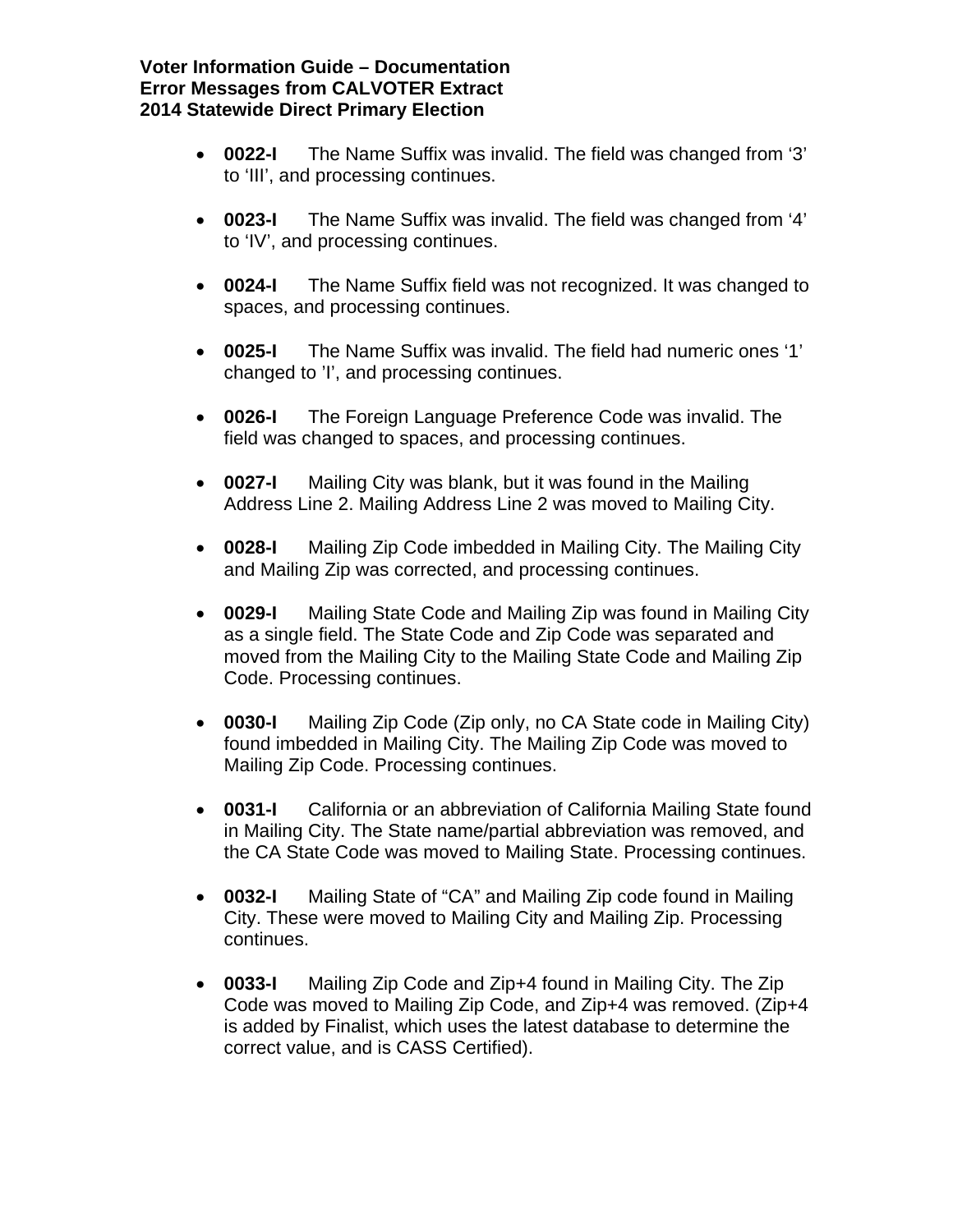## **Voter Information Guide – Documentation Error Messages from CALVOTER Extract 2014 Statewide Direct Primary Election**

- **0034-I** Mailing State, Mailing Zip Code, and Zip+4 found in Mailing City. State Code was moved to Mailing State, Zip Code was moved to Mailing Zip, and Zip+4 was removed from Mailing City. (Zip+4 is added by Finalist, which uses the latest database to determine the correct value, and is CASS Certified).
- **0035-I** Reserved.
- **0036-I** Reserved.
- **0037-I** Residence City contains Zip Code. The Zip Code was moved to Residence Zip Code. Processing Continues.
- **0038-I** CA State Code and Zip Code found as one combined field in Residence City. CA was removed, and the Zip Code was moved to Residence Zip Code. Processing Continues.
- **0039-I** CA State Code or an Abbreviation of California found in Residence City. The field was removed. Processing Continues.
- **0040-I** Residence City contains Zip Code and State Code or State Abbreviation. The Zip Code was moved to Residence Zip Code, and any CA State Code or abbreviation was removed. Processing continues.
- **0041-I** Residence Zip Code and Zip+4 found in Residence City. The Zip Code was moved to Residence Zip Code, and the Zip+4 was removed.
- **0042-I** Residence Zip Code, Zip+4, and Residence State found in Residence City. Zip Code was moved to Residence Zip, and Zip+4 and State Code was removed.
- **0043-I** Reserved.
- **0044-I** Reserved.
- **0045-I** Mailing State Code blank for a valid California Mailing Zip Code. A 'CA' was inserted into Mailing State Code.
- **0046-E** If the Mailing zip is blank and the mailing address-line-1 is blank, write this record to the **error file**. However, if the state code is not blank but is other than 'CA' and there is a 5 digit number in the zip, write this record to the **foreign file.**